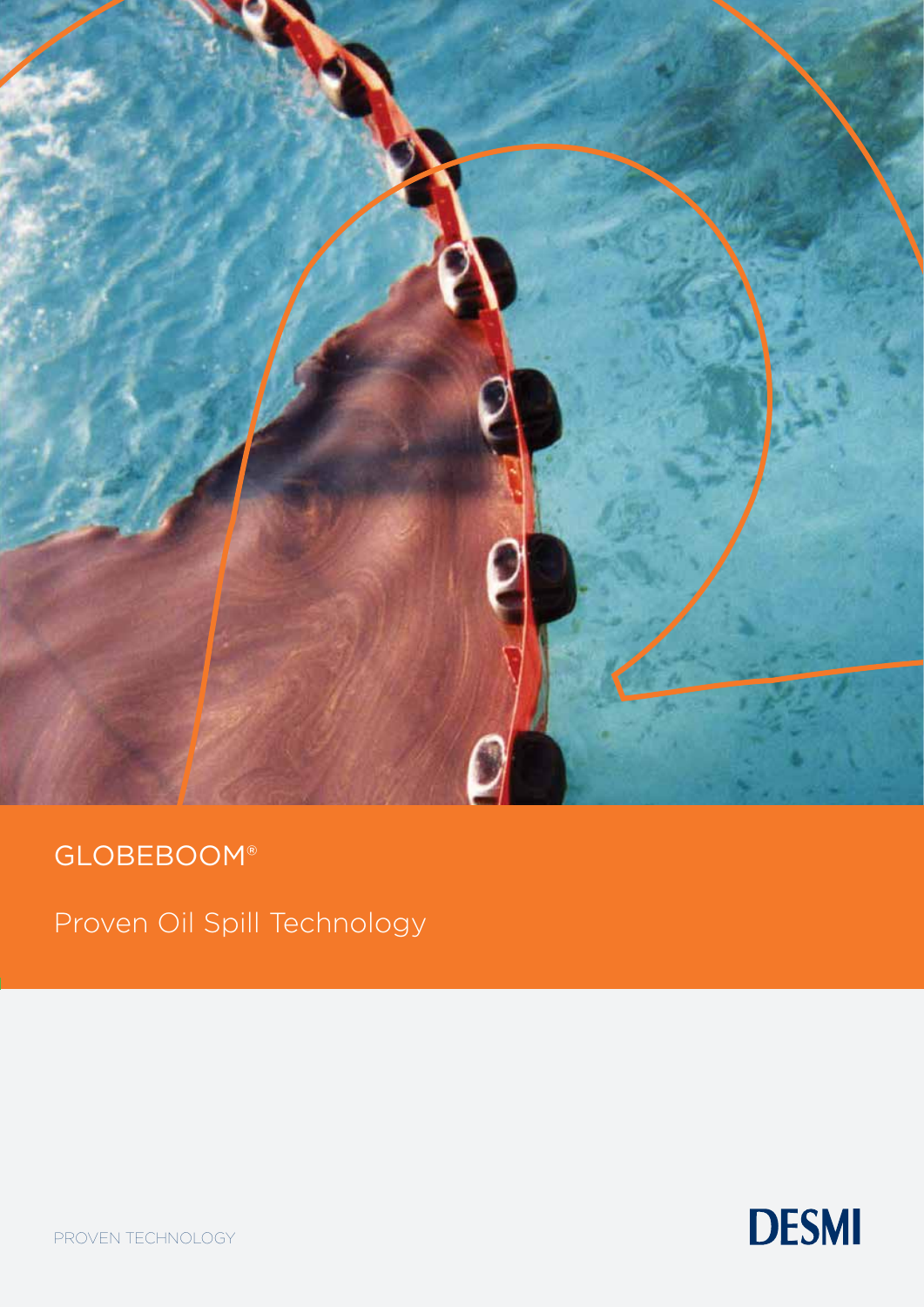GlobeBoom® range is unique in many ways. It can be used as a fast response boom or for permanent installations. It can even be stored on a reel thanks to the special high density polyethylene (HDPE) round floats that can easily nest. The floats are of a hemi-spherical design and are extremely abrasion and crush resistant. Each globe has a cast handle that allows for easy handling. Attached to both sides of the boom, they create excellent stability and also minimise reactionary forces being transmitted to the fabric generated by wave action. This also means the boom is more responsive to short period

waves. Thus the globe float is far better than an enclosed or bolted 'square' float configuration. GlobeBoom® also resists the planing failures and has operationally outperformed all other designs in its class for the difficult and demanding fast water and river applications. However, GlobeBoom® is equally at home in sheltered waters and can be deployed without power packs, reels or inflators making it a superb first response option.



#### **GlobeBoom® is offered in 3 basic models making it as easy as ABC.**

### **GlobeBoom® A.**

Designed as an emergency first response boom and with the integrity of a light weight pure urethane coated fabric. Tough and easy to handle this GlobeBoom® LWU is supplied with aluminium connectors and an enclosed ballast chain in a self draining lower sleeve. The boom can easily interface with other DESMI systems or accessories.

#### **GlobeBoom® B. (Extended Duty)**

A heavier version of the above and with a special boom material developed by AFTI allowing for use in more extreme applications such as fast water, rivers, every day deployments and semi permanent installations. This Extended Duty design is available in various sizes up to a 900mm or 36 inch.

#### **GlobeBoom® C.**

A heavy duty design primarily for permanent and semi permanent installations such as sea water inlets and outfalls The ballast is achieved with fixed metal weights bolted to the skirt.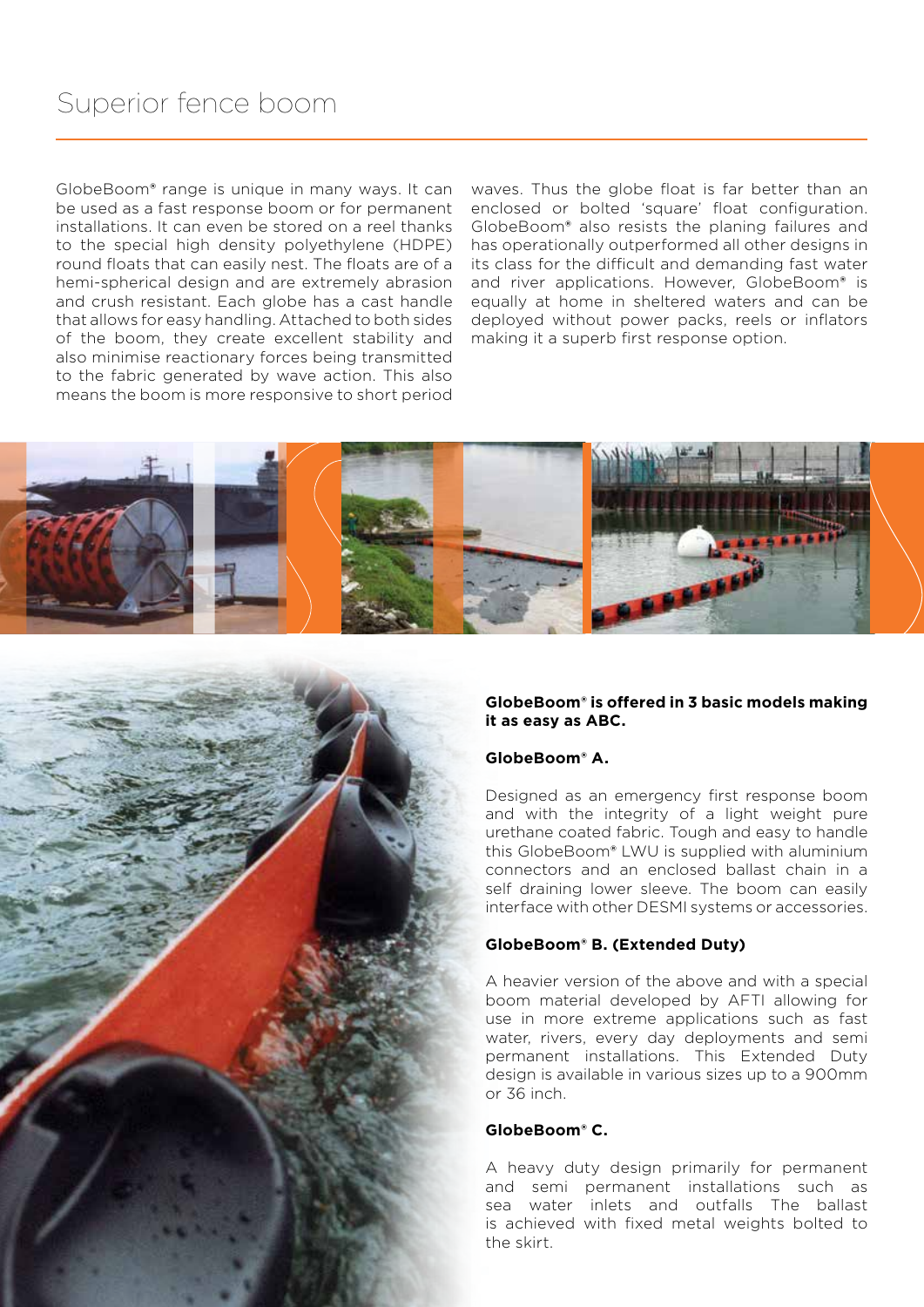













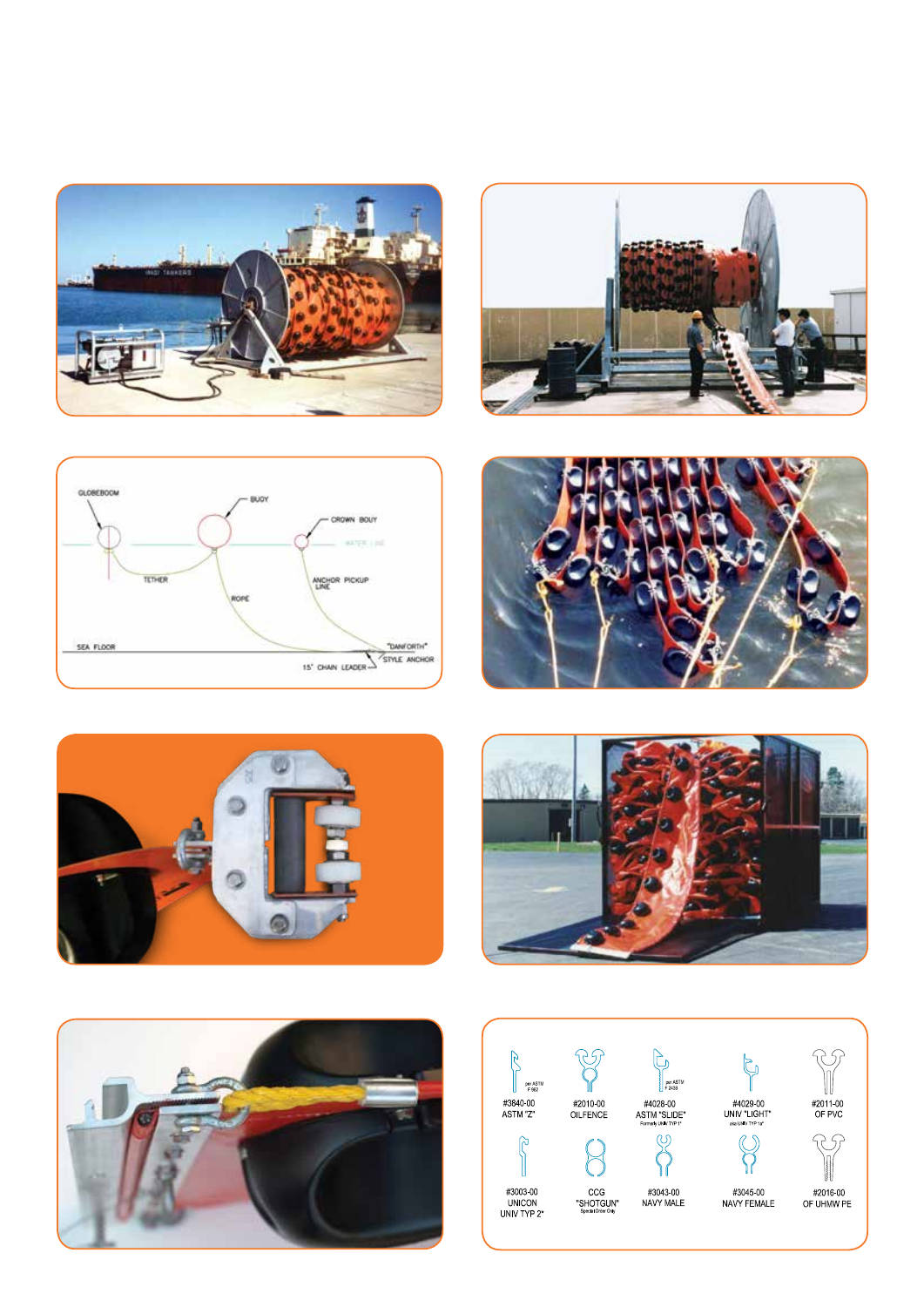## Extremely rugged and persistent barrier

GlobeBoom® is offered in 3 basic models making it as easy as **ABC**

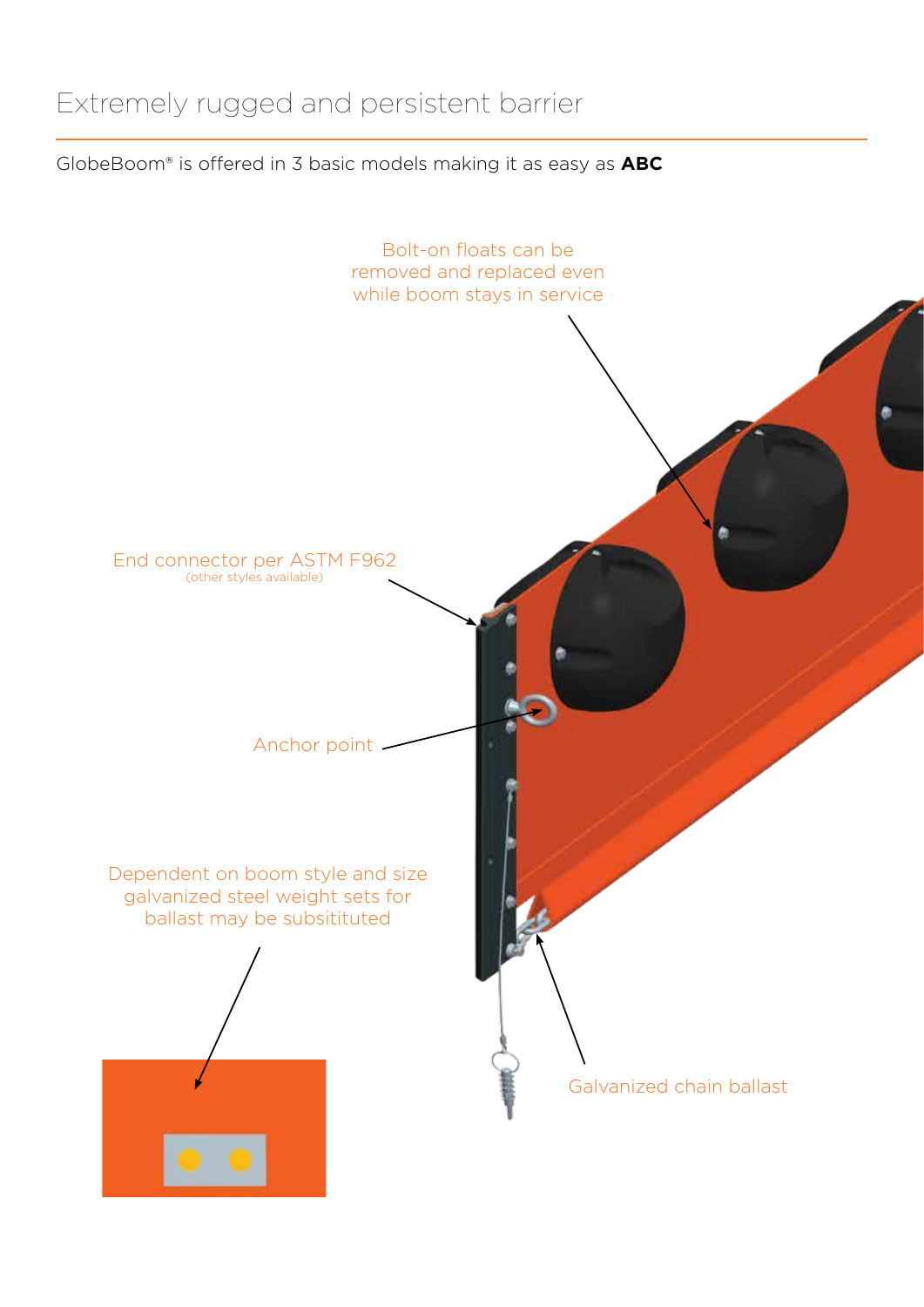